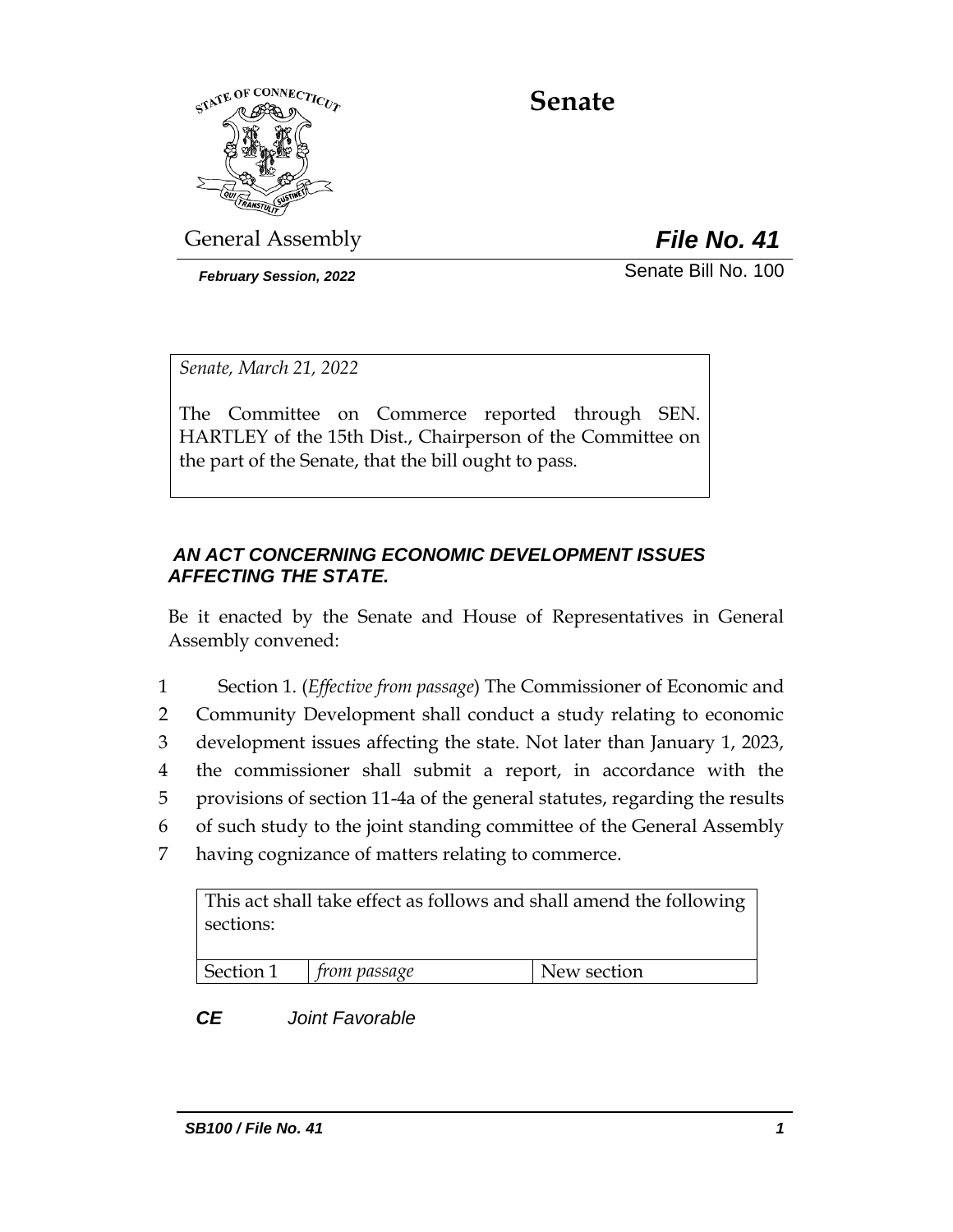*The following Fiscal Impact Statement and Bill Analysis are prepared for the benefit of the members of the General Assembly, solely for purposes of information, summarization and explanation and do not represent the intent of the General Assembly or either chamber thereof for any purpose. In general, fiscal impacts are based upon a variety of informational sources, including the analyst's professional knowledge. Whenever applicable, agency data is consulted as part of the analysis, however final products do not necessarily reflect an assessment from any specific department.*

## *OFA Fiscal Note*

*State Impact:* None

*Municipal Impact:* None

#### *Explanation*

The bill has no fiscal impact by requiring the Department of Economic and Community Development (DECD) to conduct a study relating to economic development issues affecting the state. The bill does not outline any specific items for the study to include. It is therefore anticipated that DECD can produce the study within existing resources.

*The Out Years*

*State Impact:* None *Municipal Impact:* None